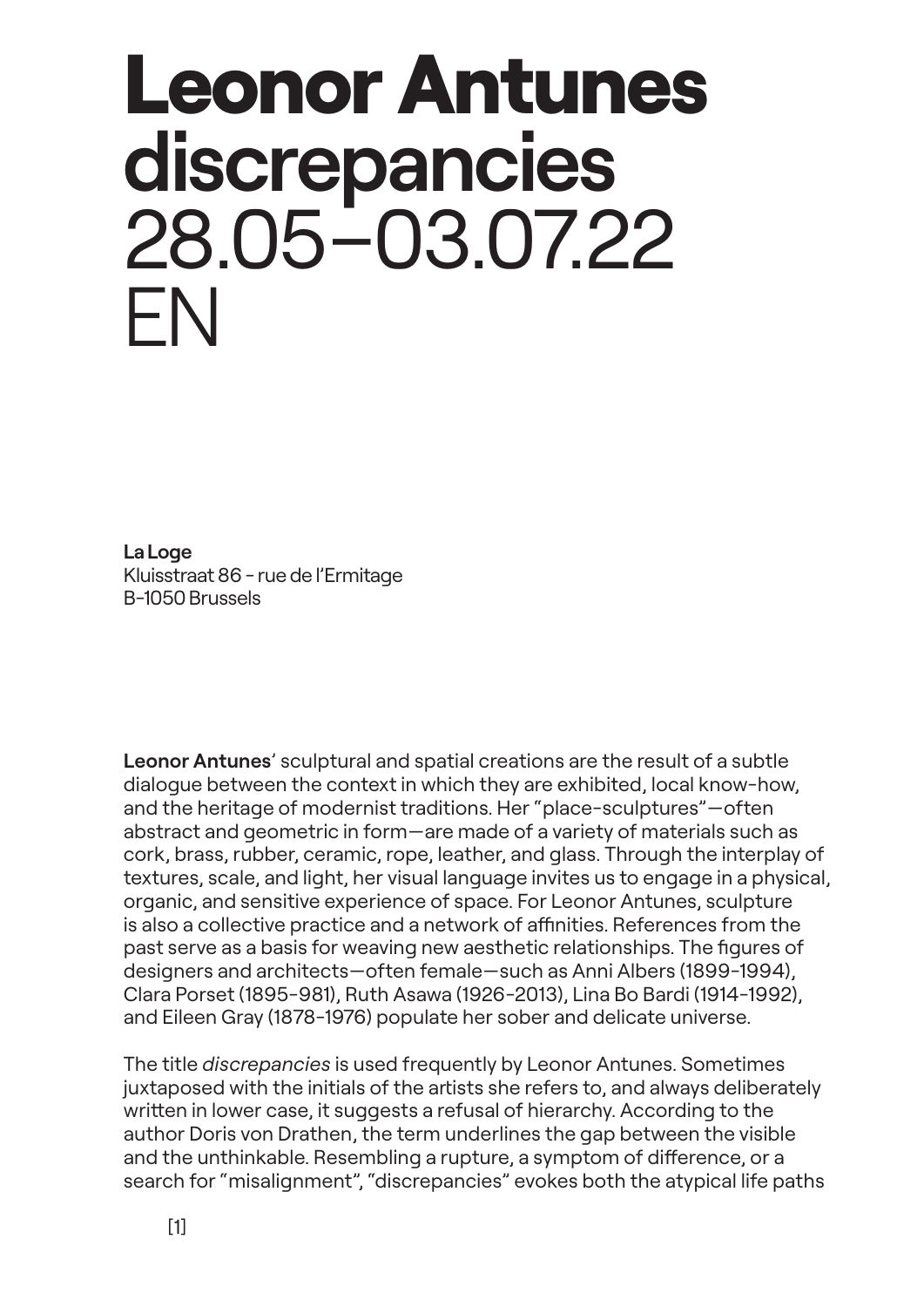of the aforementioned creators and Antunes' search for a singular language. Echoing practices that have resisted the rationalisation of their development, *discrepancies* explores interstices, joints, and alternatives, for example to industrial modes of production.

As part of her exhibition at La Loge, the checkerboard floor connects with the history of a spatial and hierarchical organisation. Made of linoleum—a natural and soft material composed of cork, resin and pigments—the floor site-specific work occupies the centre of the temple and repeats the original motif of the mosaic paving of the old Masonic lodge. Although the work alludes to the past of the place, it is less its mythological reference than rhythm, structure, and use of scale that interest Leonor Antunes. Thus deployed, the composition produces a vibratory visual effect and confers a unity to the other works installed in the room. Each visitor is invited to wander freely on the platform, in a non-linear and immersive relationship with the work-environment. These tiles also highlight the potential of the geometric motif. Thanks to the lines and perspectives they draw, the bi-coloured surfaces open up the two dimensional plane to the three-dimensional space, creating room for experimentation and linking the body to its surroundings.

Several series of lamps, including *Egle*—created for the artist's exhibition for the Portuguese pavilion at the 2019 Venice Biennale—make up the rest of the exhibition. Assembled in pairs, *Egle* consists of blown, transparent, and coloured Murano glass blocks that hang down from the ceiling by means of brass tubes suspended at different heights. The fixtures are a discreet reference to the concrete elements designed by Egle Trincanato (1910-1998), the first woman to graduate from the Venice School of Architecture (1938). Responsible for Venice's historic buildings, Trincanato was also the author of *Venezia: guida all'architettura Minore* (1948), a visionary book on Venetian vernacular architecture and minor or marginalised styles in public space. As is often the case in the titles of her works, the figure evoked simply by her first name acts as a clue. The spectral presence of the Italian architect prompts reflection on the roles and influence of historically under-appreciated individuals.

The space is punctuated by a range of lights that function as domestic objects, although used in a sculptural sense. The light generates new forms, and shapes the space with its dynamics and volumes. With their gentle curves, the *knot* series, inspired by a drawing by Anni Albers, subverts the inherent rigidity of metal. The *knot, w*hich is the basis of weaving techniques, echoes another leitmotif of Antunes' practice and the "tactile sensitivity" of the material that interests her. Constructed upon differences and oppositions—between verticality and horizontality, gravity and lightness, shadow and light, opacity and transparency—*discrepancies* explores the possibility of things springing to life beyond their apparent immobility.

From one invitation to the next, the artist seizes the context in which she produces to develop new collaborations (with craftspeople, artists, anthropologists, etc.). Thus La loge hosts the beginnings of a long-term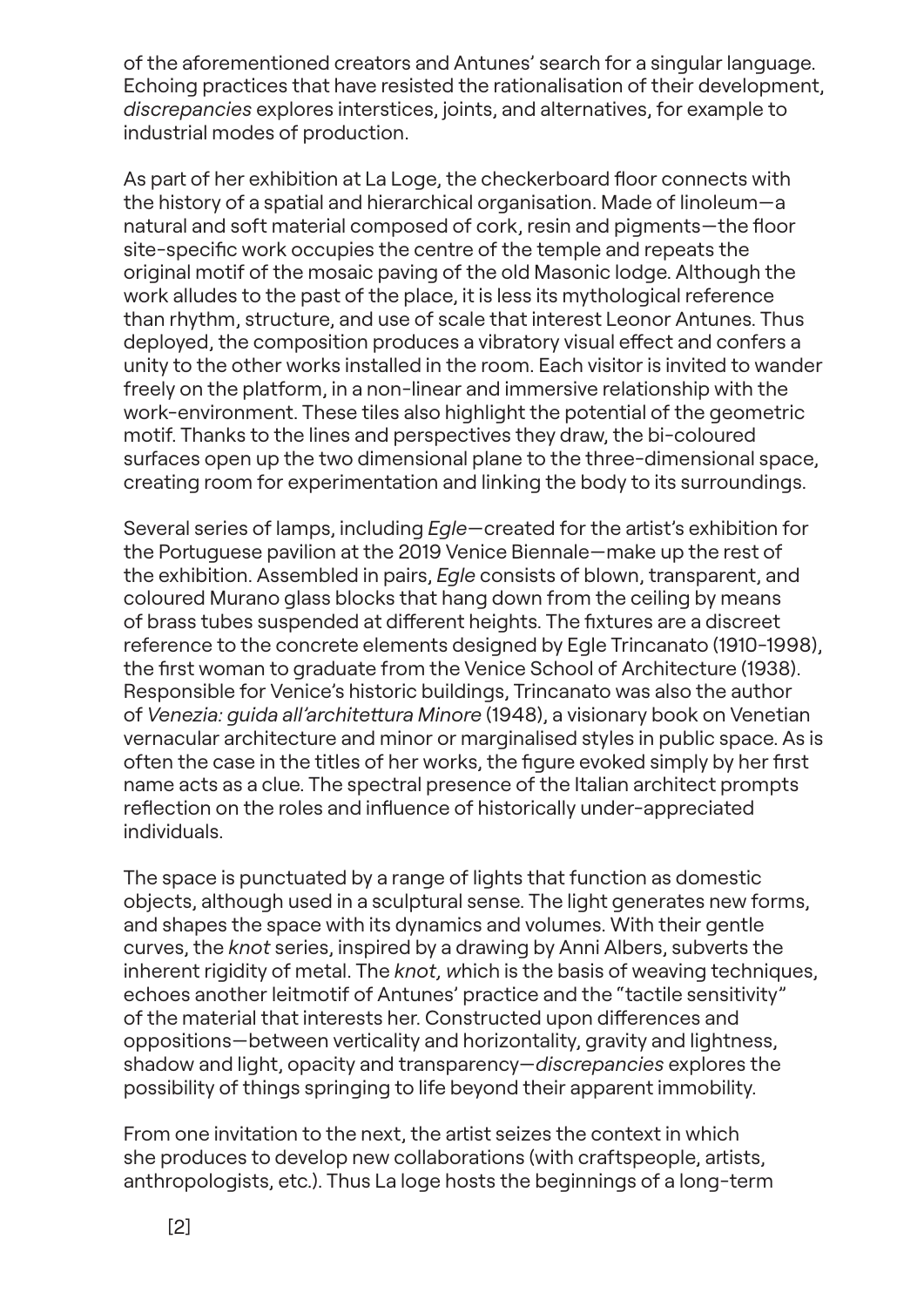research project, recently started by the artist in the Brussels context *discrepancies* is the starting point of an investigation into Simone Guillissen-Hoa (1916, Beijing - 1996, Brussels), a pioneer of modern Belgian architecture and one of the first female architect to graduate from La Cambre and then go on to build a house in Belgium. Her work, which is still underappreciated, includes some fifty buildings. Between national tradition and international modernism, rational issues and functional objectives, her work also shows a particular attention to the environment, to light, and to the use of natural materials. Upon discovering Guillissen-Hoa's archives, Antunes was touched by the architect's relationship to the body in space and by her political commitment. The exhibition will host an immaterial discursive moment around this figure, placing her within a larger community of women at the source of Antunes' work.

From Egle Trincanato to Simone Guillissen-Hoa, the exhibition acts as a laboratory for a method or an investigation, "reminiscent of the plot of a novel," as the artist puts it. Leonor Antunes leads us through time and space in a historical and aesthetic adventure, populated by artists, architects, thinkers, and creators.

**Leonor Antunes** was born in 1972 in Lisbon. She lives and works currently in Berlin. Recent solo exhibitions have been shown at Villa André Bloc, Meudon (2021) ; Chapelle des Beaux-Arts de Paris (2021) ; THE BOX, Plymouth, United Kingdom (2020) ; MUDAM Luxemburg (2020) ; MASP, São Paulo Museum of Art, Brazil (2019); Museo Tamayo, Mexico City, Mexico (2018); Hangar Bicocca, Milan, Italy (2018); Whitechapel Gallery, London (2017); San Francisco Museum of Modern Art, California (2016); CAPC Bordeaux, France (2015); New Museum, New York (2015); Kunsthalle Basel, Switzerland (2013); and the Museo Reina Sofia, Madrid, Spain, (2011). Selected recent group shows include *Witch Hunt*, Hammer Museum, Los Angeles (2021); *Interiorities*, Haus der Kunst, Munich (2020); *And Berlin Will Always Need You.Art*, *Craft and Concept Made in Berlin,* Gropius Bau, Berlin (2019) ; *Resonating Spaces*, Fondation Beyeler, Switzerland (2019); *Civilized Caves*, Ladera Oeste, Guadalajara, Mexico (2017); *Condemned to be Modern*, Los Angeles Municipal Art Gallery (LAMAG) (2017). Antunes represented the Portuguese Pavilion at the Venice Biennale, Italy in 2019 and has participated in the 57th Venice Biennale (2017); the 12th Sharjah Biennial, UAE (2015); and the 8th Berlin Biennale (2014). She graduated from the Academy of Arts in Lisbon and the Staatliche Akademie der Bildenden Künste in Karlsruhe.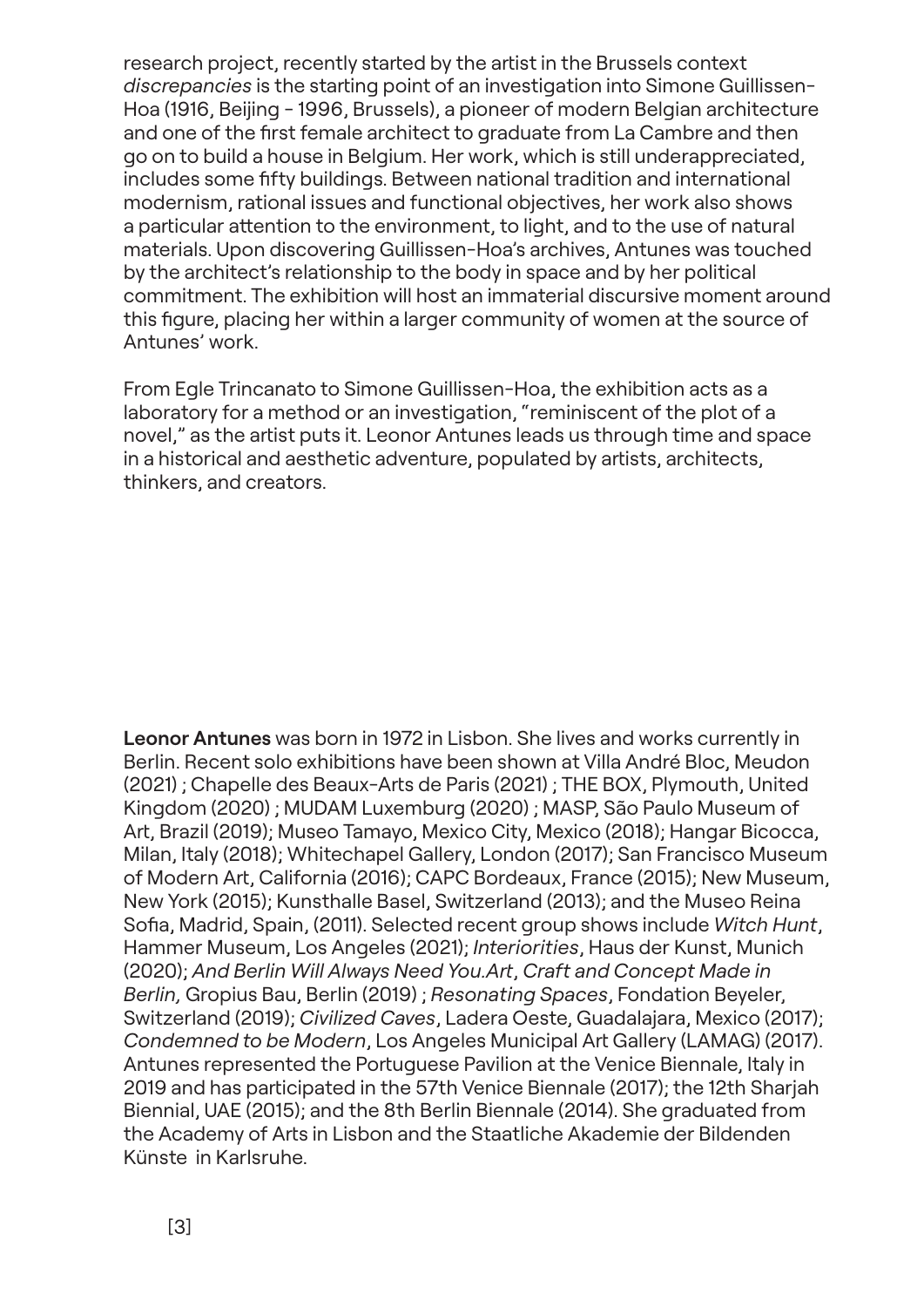## **WORKS**

## **From the entrance, left to right**

*knot #6*, 2018 Brass, glass, electrical cable, bulb 450 x 23.9 x 7.1 cm Courtesy of the artist and Marian Goodman Gallery New York, Paris, London

*Egle #2*, 2019 Murano Glass, brass, electric wire, bulb Variable dimensions Courtesy of the artist and Marian Goodman Gallery New York, Paris, London

*Egle #11*, 2019 Murano Glass, brass, electric wire, bulb Variable dimensions Courtesy of the artist and Galeria Luisa Strina, São Paulo

*knot #2*, 2018 Brass, glass, electrical cable, bulb 433 x 14.6 x 7.1 cm Courtesy of the artist and Marian Goodman Gallery New York, Paris, London

*knot #8*, 2018 Brass, glass, electrical cable, bulb 467.5 x 41.2 x 7.1 cm Courtesy of the artist and Marian Goodman Gallery New York, Paris, London

*Egle #16*, 2019 Murano Glass, brass, electric wire, bulb Variable dimensions Courtesy of the artist and Air de Paris, Romainville

*Egle #9*, 2019 Murano Glass, brass, electric wire, bulb Variable dimensions Courtesy of the artist and Galeria Luisa Strina, São Paulo

*Egle #10*, 2019 Murano Glass, brass, electric wire, bulb Variable dimensions Courtesy of the artist and Galeria Luisa Strina, São Paulo

*knot #9,* 2018 Brass, glass, electrical cable, bulb 342.5 x 30.1 x 7.1 cm Courtesy of the artist and Marian Goodman Gallery New York, Paris, London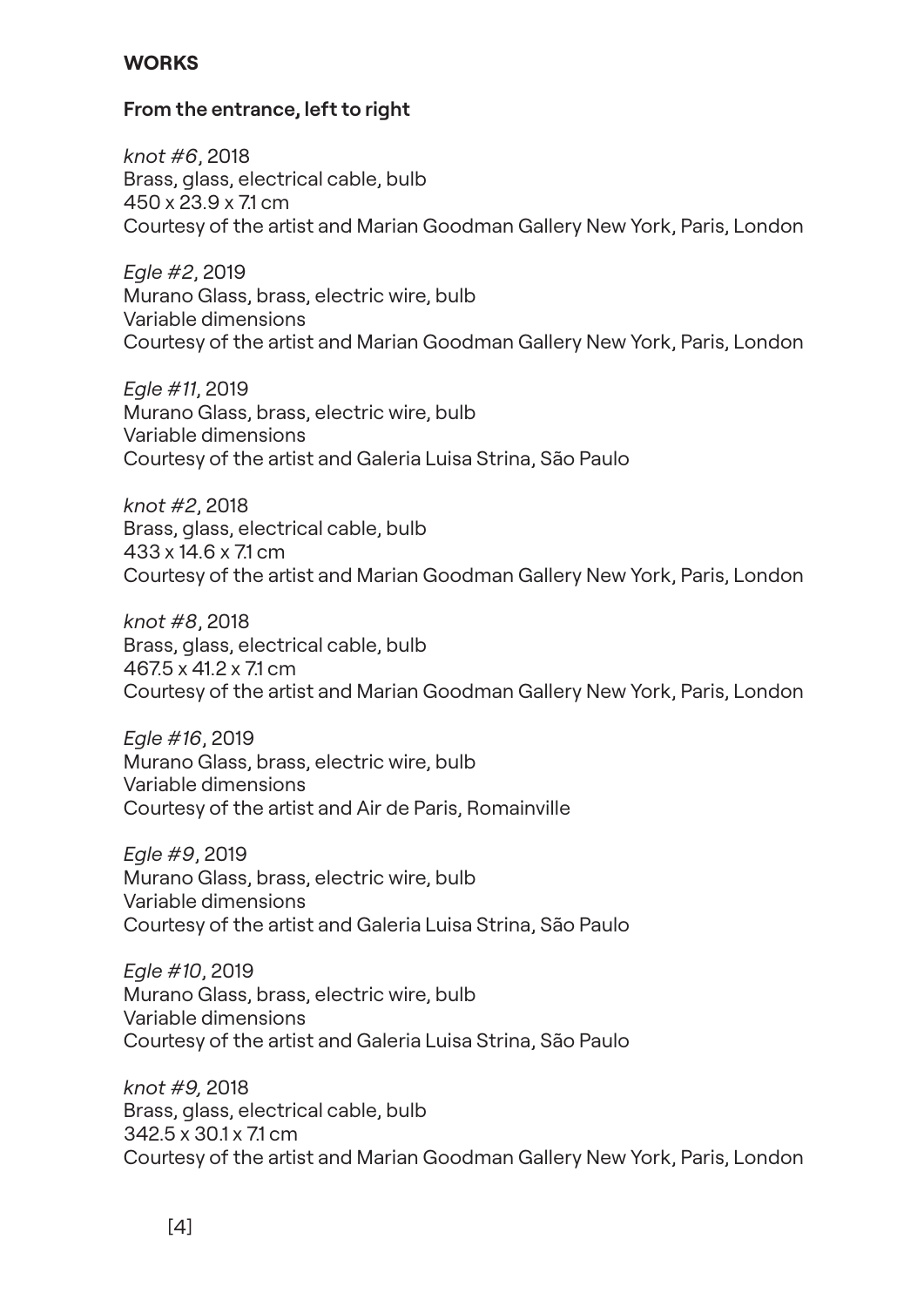*Egle #13*, 2019 Murano Glass, brass, electric wire, bulb Variable dimensions Courtesy of the artist and Air de Paris, Romainville

*indirect lighting, group 1*, 2021 Stainless steel and glazed ceramics 350cm modifiable up to 450cm Courtesy of the artist and kurimanzutto, Mexico City / New York City

*Egle #12*, 2019 Murano Glass, brass, electric wire, bulb Variable dimensions Courtesy of the artist and Galeria Luisa Strina, São Paulo

*knot #5,* 2018 Brass, glass, electrical cable, bulb 409.5 x 19.4 x 7.1 cm Courtesy of the artist and Marian Goodman Gallery New York, Paris, London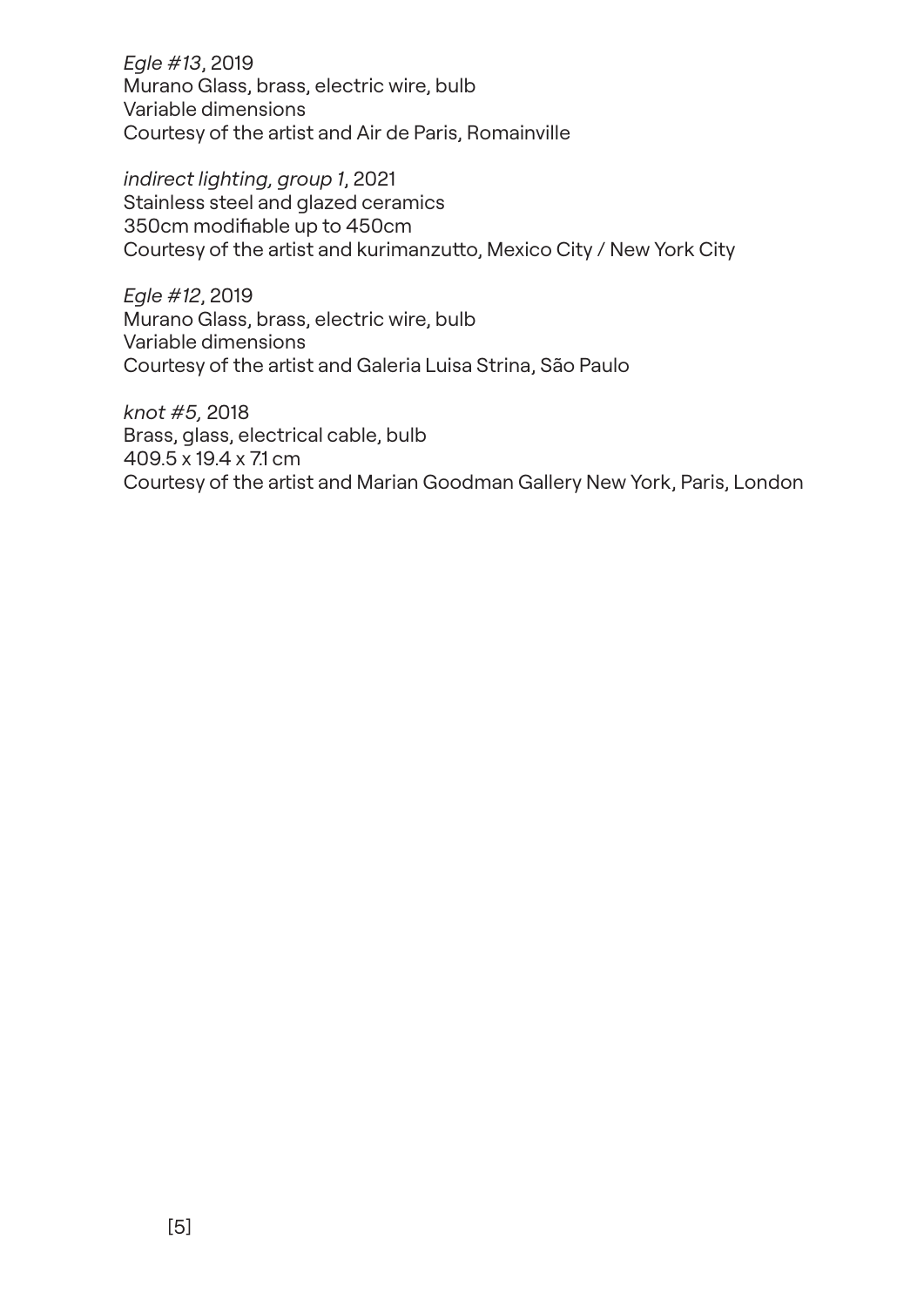#### **PUBLIC PROGRAMME**

## **CONCERT : ELIANE RADIGUE**

12.06.22, 16:00

Musical compositions by pioneer of electronic music Eliane Radigue (1932, Paris), performed by Carol Robinson and Julia Eckhardt.

## *OCCAM RIVER I*, 2012, for birbynė and viola

"The freedom to be immersed in the ambivalence of continuous modulation with the uncertainty of being and/or not being in this or that mode or tonality. The freedom to let yourself be overwhelmed, submerged in a continuous sound flow where perceptual acuity is heightened through the discovery of a certain slight beating, there in the background, pulsations, breath."

E. Radigue

## *OCCAM III*, 2012 , for birbynė

"The force of inevitability as the smallest hint of sound gathers and grows. Air turned fluid. A water dance set into motion, vibrating through a keyless wooden tube. The water can only find its way. The sound can only expand, but slowly. There is no choice, only the impulse toward union, flowing onward in a great rotational cycle."

C. Robinson

## *OCCAM IV,* 2012, for viola

"Working on *OCCAM IV* and playing it, is like being guided through a landscape of water, sometimes actively searching, sometimes letting the attention linger on whatever it is attracted to. It is a path between activity and drifting with the play of water, wind, and light shaping abstract patterns the ear is drawn to, with concentration and ease."

## **Biographies**

**Carol Robinson** is a Franco-American clarinetist and composer. Trained as a classical clarinetist, she graduated from the Oberlin Conservatory in the USA before continuing her study of contemporary music in Paris thanks to a H.H. Woolley grant. Whether playing repertoire or experimental forms, she performs in major venues and festivals the world over (Festival d'Automne, MaerzMuzik, Archipel, RomaEuropa, Wien Modern, CTM Berlin, Geometry of Now, Crossing the Line, Huddersfield…), and works closely with musicians from a wide stylistic spectrum. A fervent improviser, she prefers the most open musical situations and regularly collaborates with choreographers, video artists and photographers. Author of over sixty works, she began composing by writing music theater pieces. She received commissions from Radio France and the French Ministry of Culture for *Can you See*, and another for *Mr Barbe bleue*, a chamber opera for a baroque ensemble. She often composes pieces that combine acoustic instruments with electronics. Three of these pieces (*Nacarat* for electric guitar, *Black on Green* for double bass and *Les si doux redoux* for basset horn) will soon be released on MODE RECORDS. Robinson's recent discography reflects the breadth of her work. Beyond her compositions like *Billows* or *Laima* for clarinets and live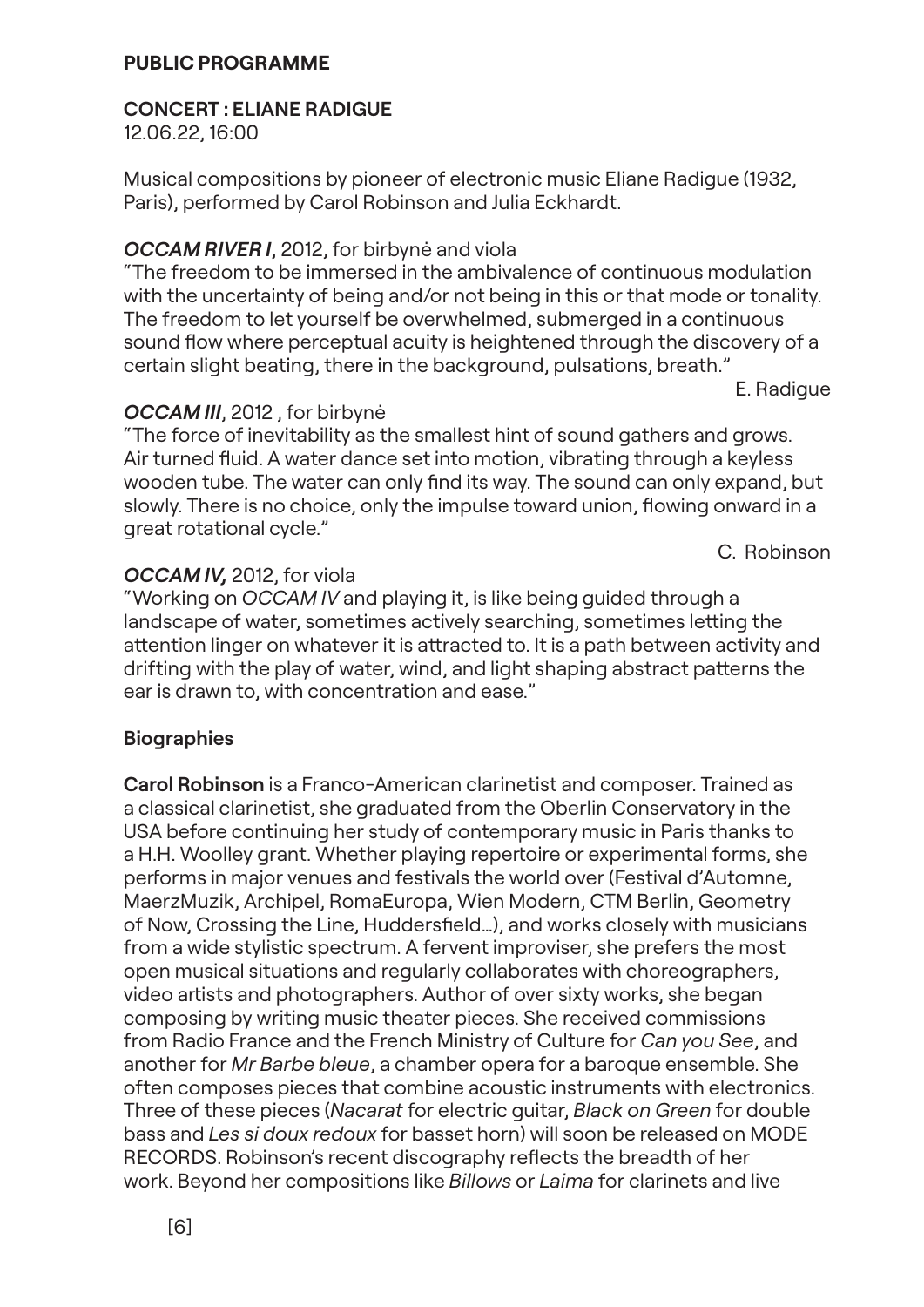electronics, or *Cross-Currents* an unending aleatoric mix composed with Cathy Milliken, there are award winning monographic recordings of major twentieth century composers (Giacinto Scelsi, Luigi Nono, Morton Feldman, Luciano Berio, Eliane Radigue and Phill Niblock) as well as classical music, jazz, or alternative rock for various labels.

**Julia Eckhardt** is a musician and organiser in the field of the sonic arts. She is a founding member and artistic co-director of Q-O2 workspace in Brussels, for which she conceptualized various thematic research projects. As a performer of composed and improvised music she has collaborated with numerous artists, and extensively with Éliane Radigue. She has performed internationally, and released a number of recordings. She has been lecturing about topics such as sound, gender and public space, and is (co)author of *The Second Sound, conversation on gender and music, Grounds for Possible Music, The Middle Matter – sound as interstice*, and *Éliane Radigue – Intermediary Spaces/Espaces intermédiaires*.

# **Practical information**

Duration: 1h30 Upon reservation Prices: 8 euros (recommended), 5 euros

# **LECTURE : SIMONE GUILLISSEN-HOA**

02.06.22, 19:00

By Apolline Vranken

*Simone Guillissen-Hoa (1916-1996), a new inclusive narrative of modern architecture*

# **Biography**

Since 2014, **Apolline Vranken** has been an active member of the *Cercle Féministe de l'ULB* and is passionate about questions of gender relations in space and urban equality. She investigates these themes in her final year thesis *Des béguinages à l'architecture féministe*, published by the Université des Femmes in 2018. Apolline Vranken graduated in architecture in 2017 and worked for more than two years as a project manager for the non-profit organisation *L'Îlot-Sortir du sans-abrisme* and as an architect. She is currently a FNRS doctoral researcher at the Faculty of Architecture La Cambre-Horta ULB. With the platform L'architecture qui dégenre, she is also the initiator of the Belgian edition of the *Journées du Matrimoine*.

# **Practical information**

Language: French Free admission upon reservation Duration: 1h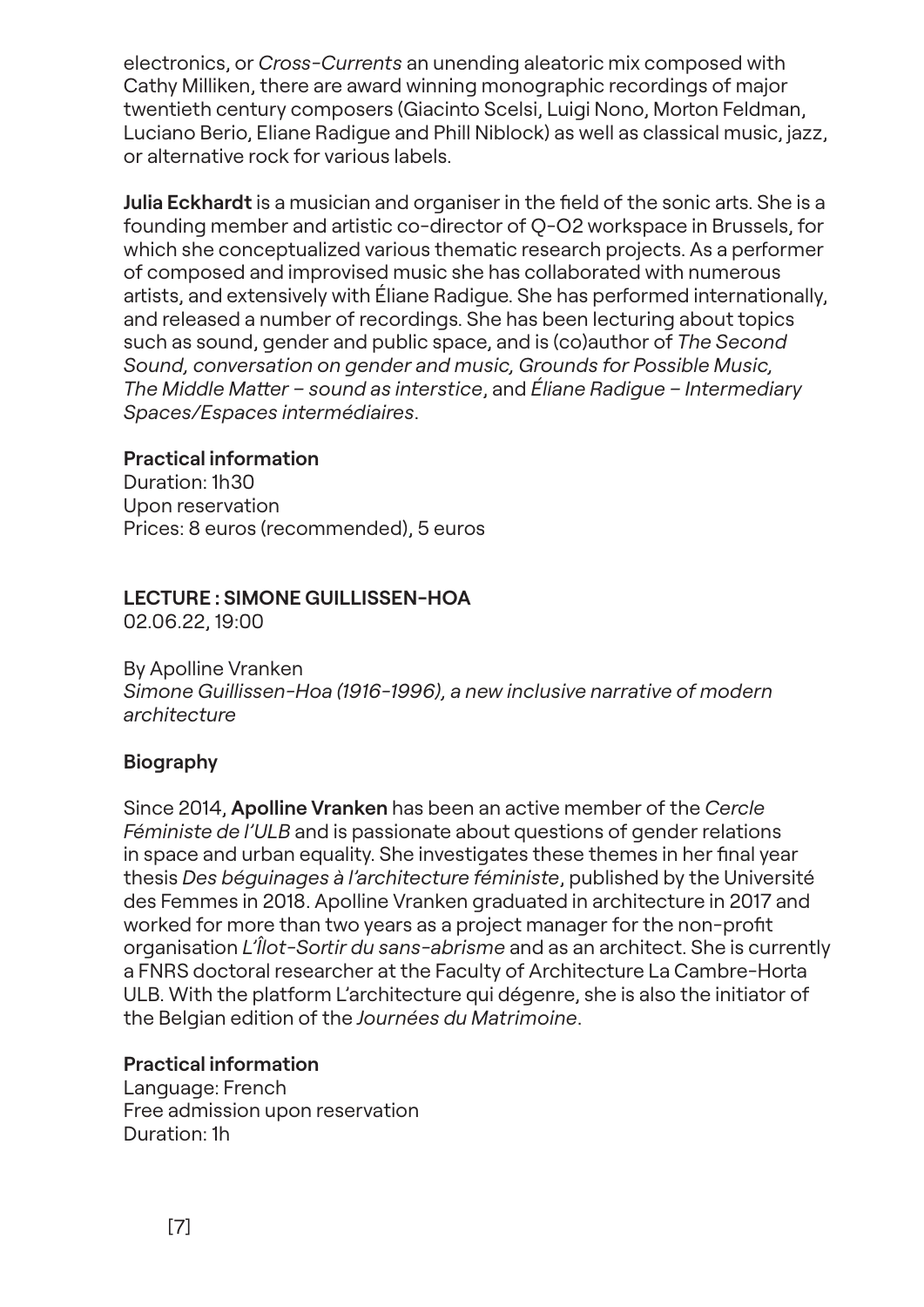# **THROUGH THE EYES**

A subjective guided tour of the exhibition Date and guest tbc

# **LAB LOGE**

An activity kit for children aged from 6 to 12 is available at the entrance of La Loge to discover the world of Leonor Antunes..

Free kit

Languages : english, french, dutch.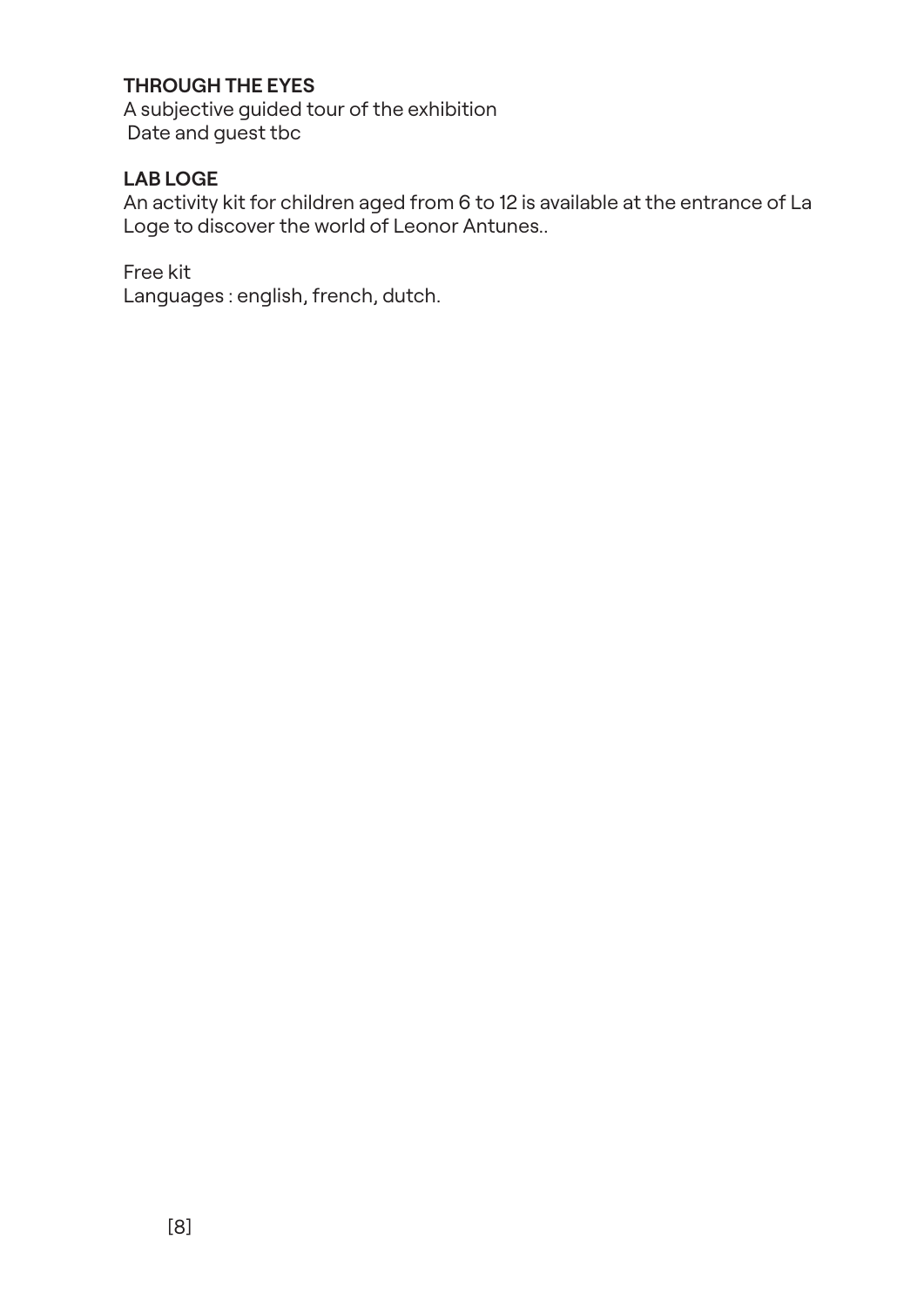## **Acknowledgements**

The exhibition *discrepancies* would not have been possible without the close collaboration with Leonor Antunes and her studio (Saehee Hwang).

La Loge would like to thank the galleries kurimanzutto, Mexico City (Martha Reta), Marian Goodman, New York, Paris, London (Raphaele Coutant, Anaïs de Balincourt), Air de Paris, Romainville (Florence Bonnefous) Luisa Strina, São Paulo (Thamy Echigo), the Simone Guillissen-Hoa archive (Jean-Pierre Hoa).

The production of this exhibition was made possible thanks to the professional and devoted work of Arthur Jules, Leonor Gomez, Jérémie Boyard, Maxime Cazarré, Emil Schiegnitz and Thily Vossier. Thank you also to Anais Chabeur.

The opening is supported by Vedett.